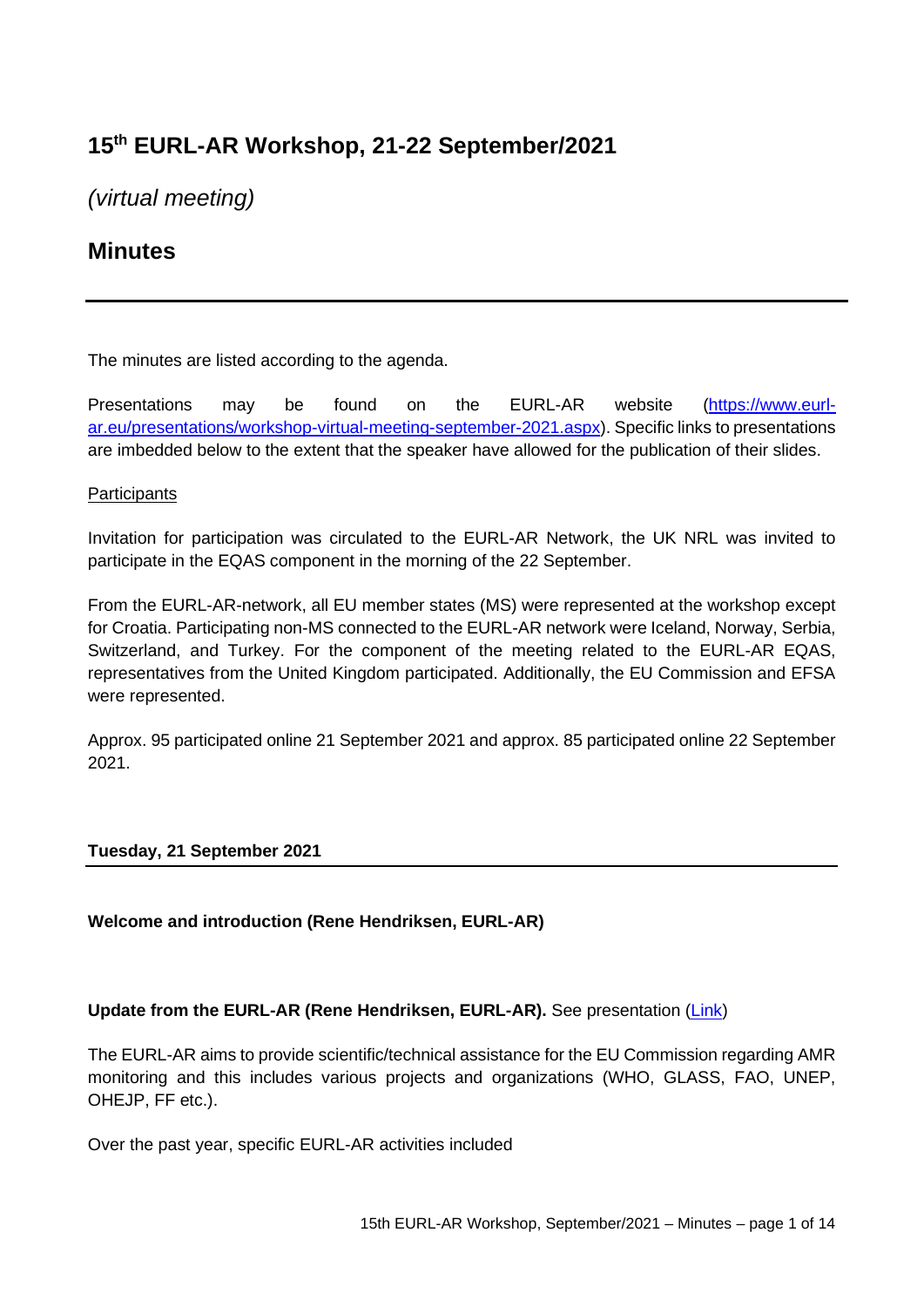- A survey regarding pre-enrichment procedures for ESBL, AmpC and carbapenemase producing *E. coli*
- A webinar regarding WGS procedures after which the WGS protocol was updated
- Release of a new updated version of the online tool ResFinder (v4.1) and a scientific paper published in Jul 2020, which describes the new beneficial features
- A webinar regarding the new Sensititre™ plates (EUVSEC3 and EUCAMP3) for the EU monitoring of AMR was arranged together with Thermo Fisher, Nov. 2020
- Various proficiency tests: 1) Phenotypic trial (*Salmonella, E. coli and Campylobacter*), 2) EQA Matrix (2020) (ESBL, AmpC or carbapenemase producing *E. coli*) and 3) Genomic PT 2020 (*Salmonella, E. coli and Campylobacter*)
- Webinar in which Martial Plantady presented the new AMR Decision (1729/2020/EU) and border control for member states (MS)
- Webinar related to harmonized *Campylobacter* protocol
- The EURL training course (virtual) in spring 2021 which included exercises in QC of NGS data, AMR gene detection, pheno- and genotype concordance and phylogeny. The course had 170 participants from 37 laboratories

**Update from EFSA (Pierre-Alexandre Beloeil, European Food Safety Authority)** See presentation [\(Link\)](https://www.eurl-ar.eu/CustomerData/Files/Folders/36-workshop-2021-september-virtual-meeting/609_2-update-from-efsa.pdf)

Pierre-Alexandre presented slides. Over the past year activities at EFSA of specific interest for the EURL-AR have been that EFSA has produced the 2019 EUSR on AMR, prepared the 2021 data reporting (Guidance docs), EFSA AMR ENV Scientific Opinion (B. Guerra), EFSA WGS platform for supporting AMR data collection (M. Rossi) and issued the JIACRA III report in June.

There has been an Interagency collaboration regarding relationship in human/animals between antimicrobial consumption (AMC) and AMR over a number of years (2001-2018) and the overall observations this year are that:

The overall AMC was lower in food-producing animals than in humans (27 EU/EEA countries) over the 2016-2018 period. A statistically significant decrease of 32% in the population weighted mean AMC in food-producing animals between 2014 and 2018 was observed.

Antimicrobial consumption varied by country. In 2017, among 29 EU/EEA reporting countries: 1) in 20 countries, AMC was lower, 2) in 1 country, AMC was similar and 3) in 8 countries, AMC was higher, in food-producing animals than in humans.

Aminopenicillins,  $3<sup>rd</sup>$  and  $4<sup>th</sup>$ -generation cephalosporins and quinolones were used more in humans than in food-producing animals whereas polymyxin b and tetracyclines were used more in food-producing animals than in humans.

There are links between AMC in animals and AMR in bacteria from food-producing animals, which in turn is associated with AMR in bacteria from humans. For example, *Campylobacter* spp. bacteria in food-producing animals and in humans.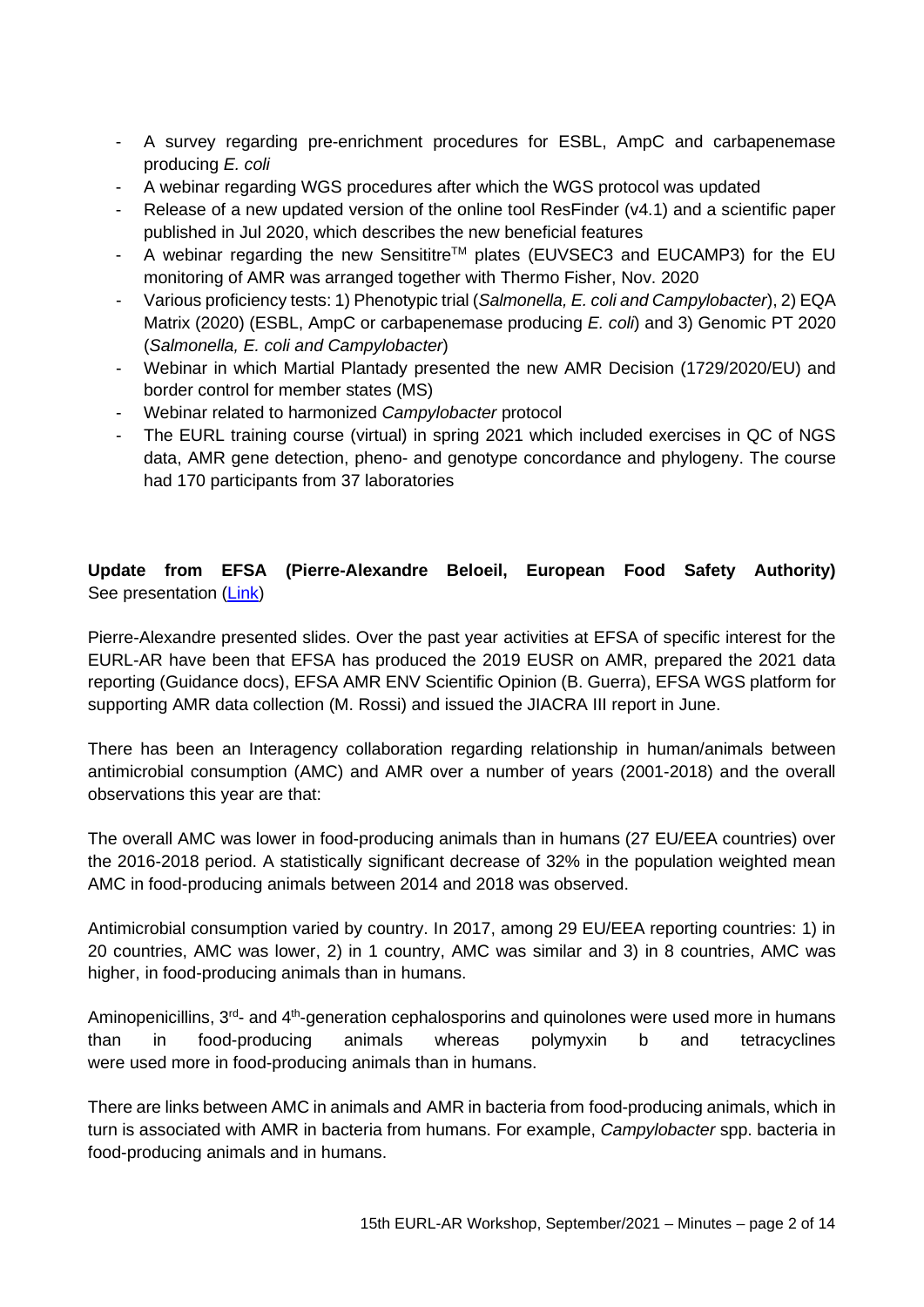In most countries, the key AMC indicators decreased, both for food-producing animals and in humans.

A statistically significant negative association was observed between the primary key indicators in food-producing animals, AMC and the occurrence of completely susceptible indicator *E. coli*. A clear and consistently lower probability of detecting completely susceptible indicator *E. coli* was observed when AMC was higher.

Conclusion: Further interventions to reduce AMC will have a beneficial impact on AMR. We need to promote, in both humans and food-producing animals: 1) prudent use of antimicrobial agents, 2) infection control and 3) prevention of infection. High levels of AMC and AMR are still being reported.

#### Summary of the plenary discussion:

A question was posed in relation to follow-up on specific MS, whether targeted action would be taken. EFSA stated that as for mitigation actions, the recommendations are still of actuality and implementation should continue. We are aiming in the right direction and the legislations appears to be in place in order to collect even more interesting data.

## **Update from the European Commission and implementation of monitoring decision 2020/1729/EU (Martial Plantady, European Commission)**

The new AMR Decision (1729/2020/EU) has replaced the former by 1/1-2021 and MS have applied the guidelines in the new decision for approx. 9 months. In general, this new decision is close to the former with few essential updates and so far no difficulties from any MS has been reported. AMR monitoring is in line with the former decision regarding test bacteria and food production animals. Border control sampling is new but sampling procedures are the same. The EUVSEC panels were slightly changed. Another novel implementation in the new decision is that it is now possible to apply WGS as an analysis method. In addition, it has been decided that the EU Commission will no longer be in charge of the financial aspects which is now administrated my HaDEA. A questionnaire regarding this will be forwarded to the MS.

#### Summary of the plenary discussion:

To have an impression of how many countries in the EURL-AR network that are currently using WGS, the workshop participants were asked to indicate in the chat if they used WGS. Six countries (DK, ES, FIN, DE, NO, NL) replied that they will provide NGS data in 2021 whereas two countries (LU, AT) will start up WGS in 2022. Moreover, Belgium will potentially start to produce WGS data regularly in the future and notably all countries aim to run traditional MIC testing in parallel with WGS.

It is now possible for the MS to have expenses for 40 EUR/isolate covered in relation to storage of isolates for 5 years.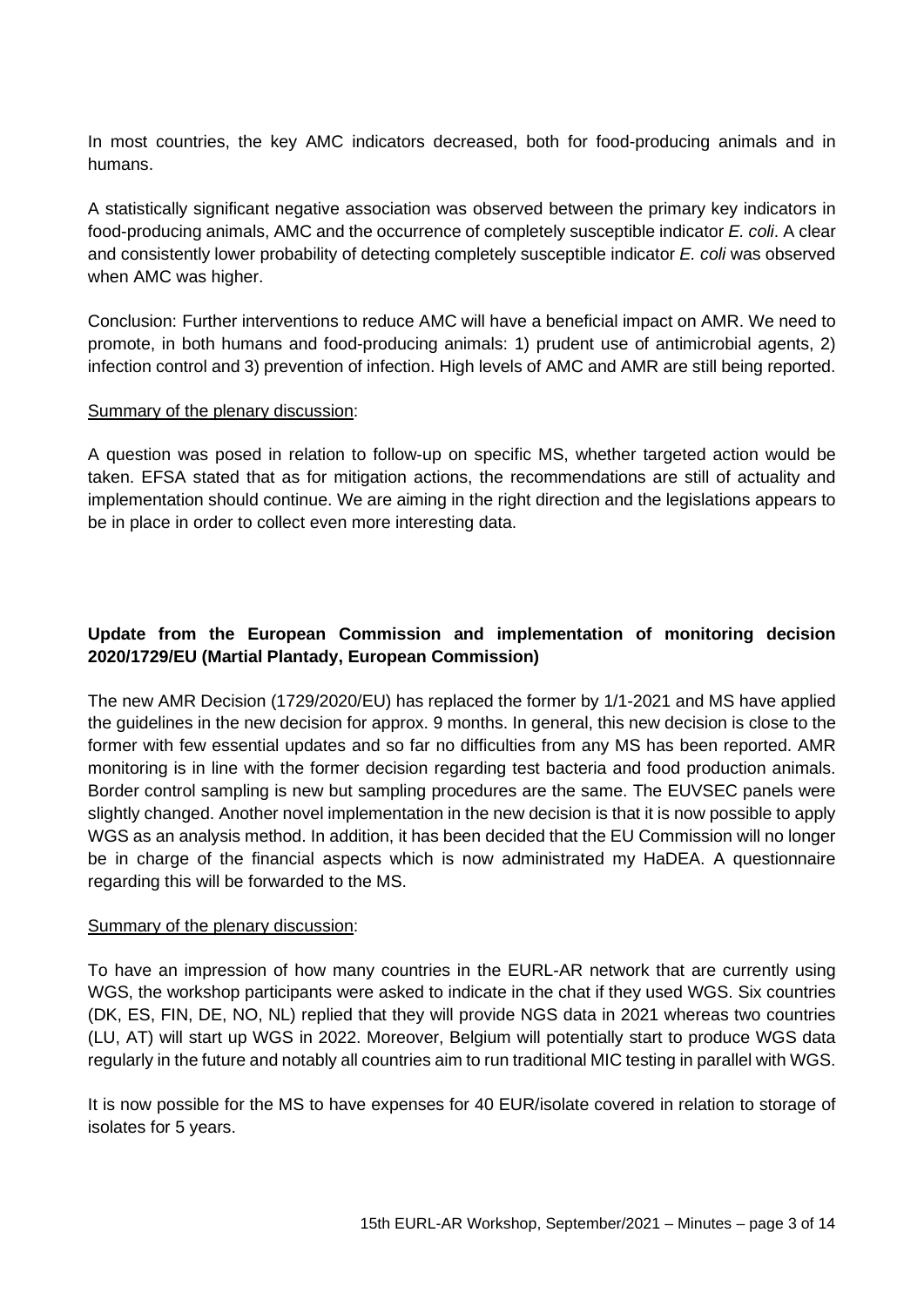**Rationale for the changes in the antimicrobial panels (Rene Hendriksen, EURL-AR)** See presentation [\(Link\)](https://www.eurl-ar.eu/CustomerData/Files/Folders/36-workshop-2021-september-virtual-meeting/603_4-eurl-ws-2021-plate-design.pdf).

The presentation intends to give an update on why the antimicrobial panels for the AMR monitoring have been changed. EFSA identified an expert group to identify which changes could be important regarding design of the new AMR panels. The group agreed that last resort carbapenems and colistin were important targets. Amikacin was included as a marker for aminoglycoside consumption, for cross-resistance to other aminoglycosides and to improve the detection of 16S rRNA methyltransferases. No new compounds for detection of ESBL-producing bacteria were added. For *Campylobacter*, ertapenem was included to improve the detection of *ermB.*

In addition, papers have been published exploring the importance of temocillin monitoring:

J Antimicrob Chemother. 2019 Mar 1;74(3):639-644. doi: 10.1093/jac/dky493. **Evaluation of temocillin for phenotypic carbapenemase screening of** *Escherichia coli* **and** *Salmonella enterica* **isolates in relation to the presence of genes encoding ESBLs and carbapenemase production**. Lina M Cavaco, Frank Hansen, Shazad Mushtaq, Robert L R Hill, Neil Woodford, Simon Le Hello, Rene S Hendriksen, Anette M Hammerum, Henrik Hasman. PMID: 30544192 DOI: 10.1093/jac/dky493 [\(Link\)](https://pubmed.ncbi.nlm.nih.gov/30544192/)

J Antimicrob Chemother. 2014 Feb;69(2):564-7. doi: 10.1093/jac/dkt383. Epub 2013 Sep 29. **In vitro activity of temocillin against multidrug-resistant clinical isolates of** *Escherichia coli***,** *Klebsiella* **spp. and** *Enterobacter* **spp., and evaluation of high-level temocillin resistance as a diagnostic marker for OXA-48 carbapenemase**. Neil Woodford 1, Rachel Pike, Daniele Meunier, Richard Loy, Robert Hill, Katie L Hopkins. PMID: 24080500 DOI: 10.1093/jac/dkt383 [\(Link\)](https://pubmed.ncbi.nlm.nih.gov/24080500/)

J Antimicrob Chemother. 2019 Dec 1;74(12):3641-3643. doi: 10.1093/jac/dkz383. **Evaluation of temocillin and meropenem MICs as diagnostic markers for OXA-48-like carbapenemases**. Katie L Hopkins, Danièle Meunier, Nazim Mustafa, Rachel Pike, Neil Woodford. PMID: 31730158 DOI: 10.1093/jac/dkz383 [\(Link\)](https://pubmed.ncbi.nlm.nih.gov/31730158/)

#### Summary of the plenary discussion:

It was discussed whether amikacin resistance had been detected in Gram-negative bacteria. In the chat, Denmark reported that few AMI resistant *E. coli* and Salmonella with MICs just above the ECOFFs, had been observed

It was discussed whether ertapenem resistant *Campylobacter* isolates had been detected. In the chat, this was reported by: Netherlands (10 *C. coli*, broilers), Belgium (few *C. coli*, cattle, MIC 1), Switzerland (few *C. jejuni,* cattle, MIC 1 or 2), Austria (one *C. coli*, MIC 1), Denmark (few *C. coli,* MIC 1).

The EURL-AR found this interesting and suggested to carry out a collaborative project on the topic for example to collect the ETP resistant *Campylobacter* isolates and carry out WGS and comparative genomics (including wild type strains). Also, it could be interesting to test the ETP resistant *Campylobacter* for resistance to other carbapenems.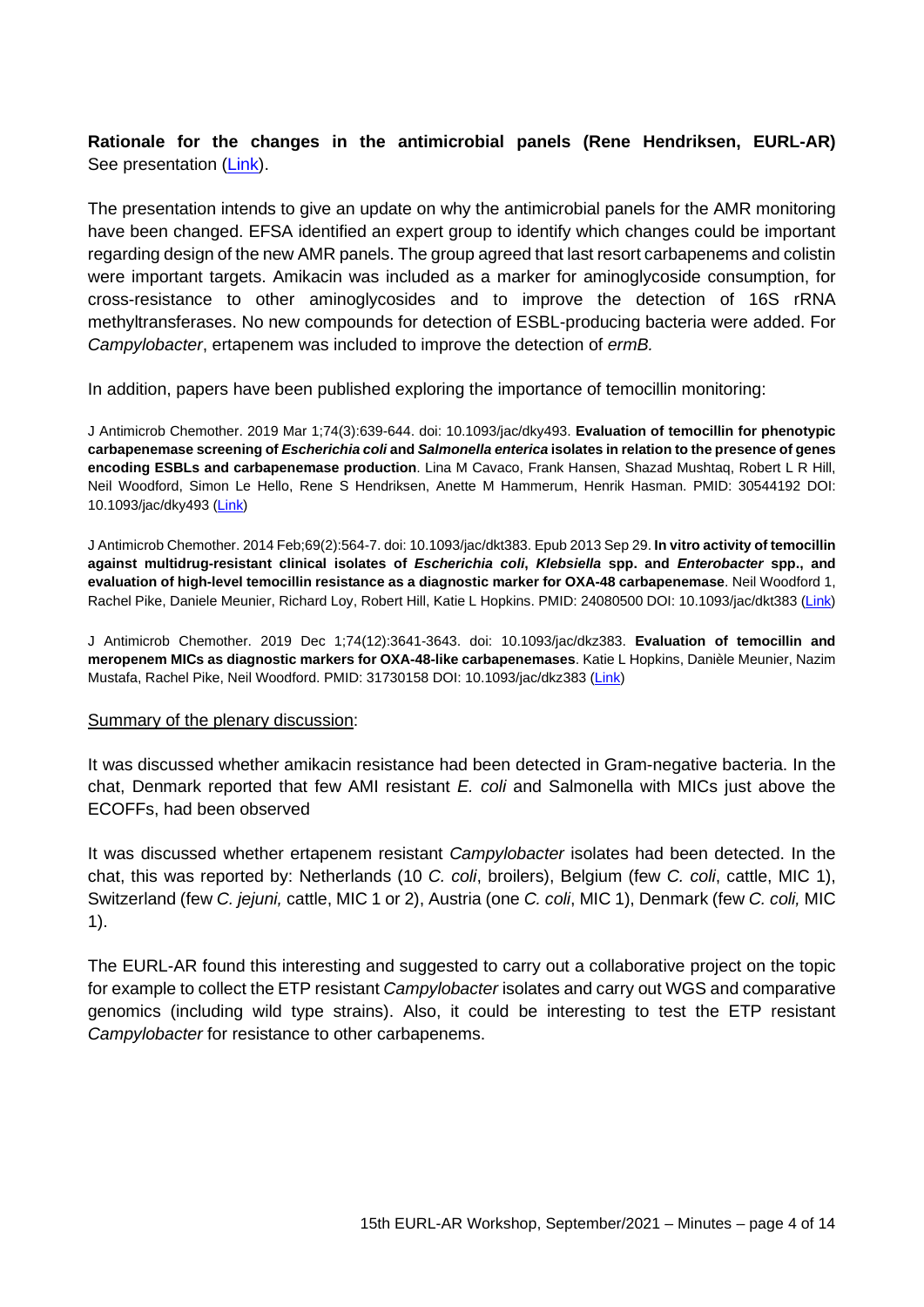## **EUSR (2019 data) (Pierre-Alexandre Beloeil, EFSA)** See presentation [\(Link\)](https://www.eurl-ar.eu/CustomerData/Files/Folders/36-workshop-2021-september-virtual-meeting/610_5-2019-eusr-on-amr-c.pdf)

Pierre-Alexandre presented the slides. AMR profiles in *Salmonella* from different animal reservoirs were presented and it was highlighted that colistin resistance is associated with particular serovars and mainly observed in broilers and laying hens. The prevalence of particular *Salmonella* serovars was associated with certain countries, animal populations and respective patterns of resistance. AMR profiles of *Campylobacter* and indicator *E. coli* were presented explaining that there is progress towards lower levels of AMR. Completely susceptible indicator *E. coli* are increasing in Europe, and there are marked differences between Northern, Eastern and Southern Europe. There is a statistically significant negative association between AMC and completely susceptible indicator *E. coli* and the prevalence of ampC/ESBL-producing *E. coli* is decreasing. MRSA isolates were reported from 4 countries in 2018 and from 7 countries in 2019.

#### Summary of the plenary discussion:

Decreasing trends are observed and more interventions are needed (as already indicated).

# **The EFSA/EURL-AR confirmatory testing (2019 data) (Jette Sejer Kjeldgaard, EURL-AR)**  See presentation [\(Link\)](https://www.eurl-ar.eu/CustomerData/Files/Folders/36-workshop-2021-september-virtual-meeting/604_6-pp-confirm-for-eurl-ws-sept-2021-jetk.pdf)

The confirmatory testing of 336 isolates showed that 76% were in full concordance between EURL-AR and MS according to the expected phenotype and 12 % had R/S discrepancies within the acceptable variation of the method. For the remaining 12 % of the isolates, R/S discrepancies were outside the acceptable variation of the method and the respective MS were asked to re-test the isolates and possibly correct data in the database. Altogether, data for 29 isolates were deleted or corrected in the EFSA database. The comparison of the observed geno- and phenotypes revealed ≥ 98.3% of concordance. Details regarding the genotypic profiles observed for azithromycin, colistin and the ampC, ESBL and ESBL+ampC profiles were presented. No carbapenemase genes were detected.

#### Summary of the plenary discussion:

The categorization of isolates as ampC and/or ESBL producers were discussed. The categorization is still problematic, because it depends on the cefoxitin MIC-value (i.e. 8 versus 16 mg/L.) Beatriz Guerra (EFSA) commented that they had not yet managed to figure out how to solve this issue. A question related to the presence of *mphA* and AZI resistance was asked, and Jette explained that EURL-AR has discovered a new mechanism that soon will be published.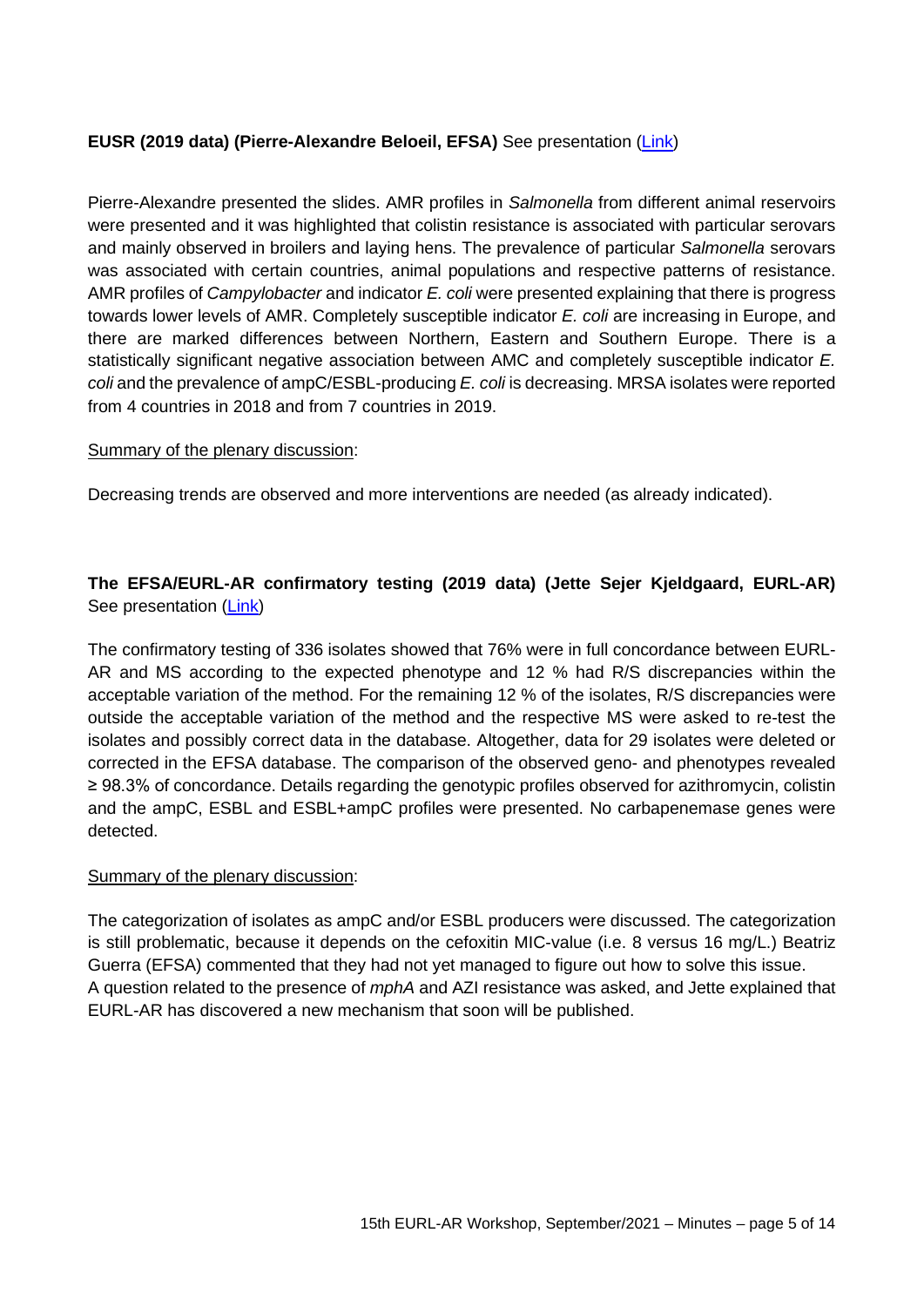# **Survey on the application of the ESBL pre-enrichment in European laboratories (Rene S. Hendriksen, EURL-AR).** See presentation [\(Link\)](https://www.eurl-ar.eu/CustomerData/Files/Folders/36-workshop-2021-september-virtual-meeting/605_7-eurl-esbl-survey.pdf)

The survey was conducted to understand if the NRLs would prefer alterations in the protocol for isolation and identification of ESBL/ampC/carbapenemase-producing *E. coli*, by replacing the nonselective pre-enrichment step with a selective one, which would increase specificity and sensitivity. The main point against this change is that the non-selective enrichment step allows the laboratories to use the broth on other monitoring programs, and changing it would require that they prepare new material for the other unrelated protocols. There were 34 replies and the majority of NRLs wants to keep the non-selective protocol, so at the moment, it seems that the protocol will not be altered.

## **Isolation Procedure for CP** *E. coli* **form Caeca Samples under Review (Natalie Pauly, BfR, Germany).** See presentation (*Link*)

In 2017, VIM-1 was detected in the German isolation procedure but not detected when applying the EURL-AR protocol. This non-detection lead to the question whether the isolation procedure can be approved and also about the impact of different matrix factors. I attempted to improve the isolation procedure for carbapenemase-producing E. coli from caeca samples as part of a work package in the One health EJP IMPART project. In the IMPART program, various modifications of the method were tested and compared to the EURL-AR method. A note to the presentation slides: In the second slide, in the timeline the green arrows correspond to Salmonella and the grey ones to E. coli.

The first optimization attempt was to stabilize CFU and avoid the steep decrease that occurs in the first 48 hours after collection of sample, though this was not successful. It was then attempted to include different supplementation methods both in broth and agar media and concluded that the modified procedure works best if the supplementation with antibiotics is maintained throughout the broth and agar media. However, while sensitivity, specificity and accuracy were still inferior to the EURL-AR method, selective pre-culture can be helpfull to reduce overwhelming accompanying flora supported by PCR screening. The conclusion is that the best option is to use the EURL-AR method in combination with in-house prepared McC+CTX+MEM / McC +MEM (OXA-48) instead using commercial chromID agar.

Summary of the plenum discussion:

There are other projects comparing commercial and in-house media – EFSA opinion paper.

For the EURL-AR method, the window of testing from sampling has been increased from 48 hours to 96 hours. The current study underpins the need for handling the samples ASAP preferably within 24 hours. This was also what was found in IMPART.

The biggest problem appears to be the validation of the agar by the laboratories. Commercially available agar would be preferred.

The EURL-AR will consider to add an optional suggestion to supplement the media when applying the EURL-AR protocol. The media are not formally validated nor commercially available so they would have to be prepared in each NRL.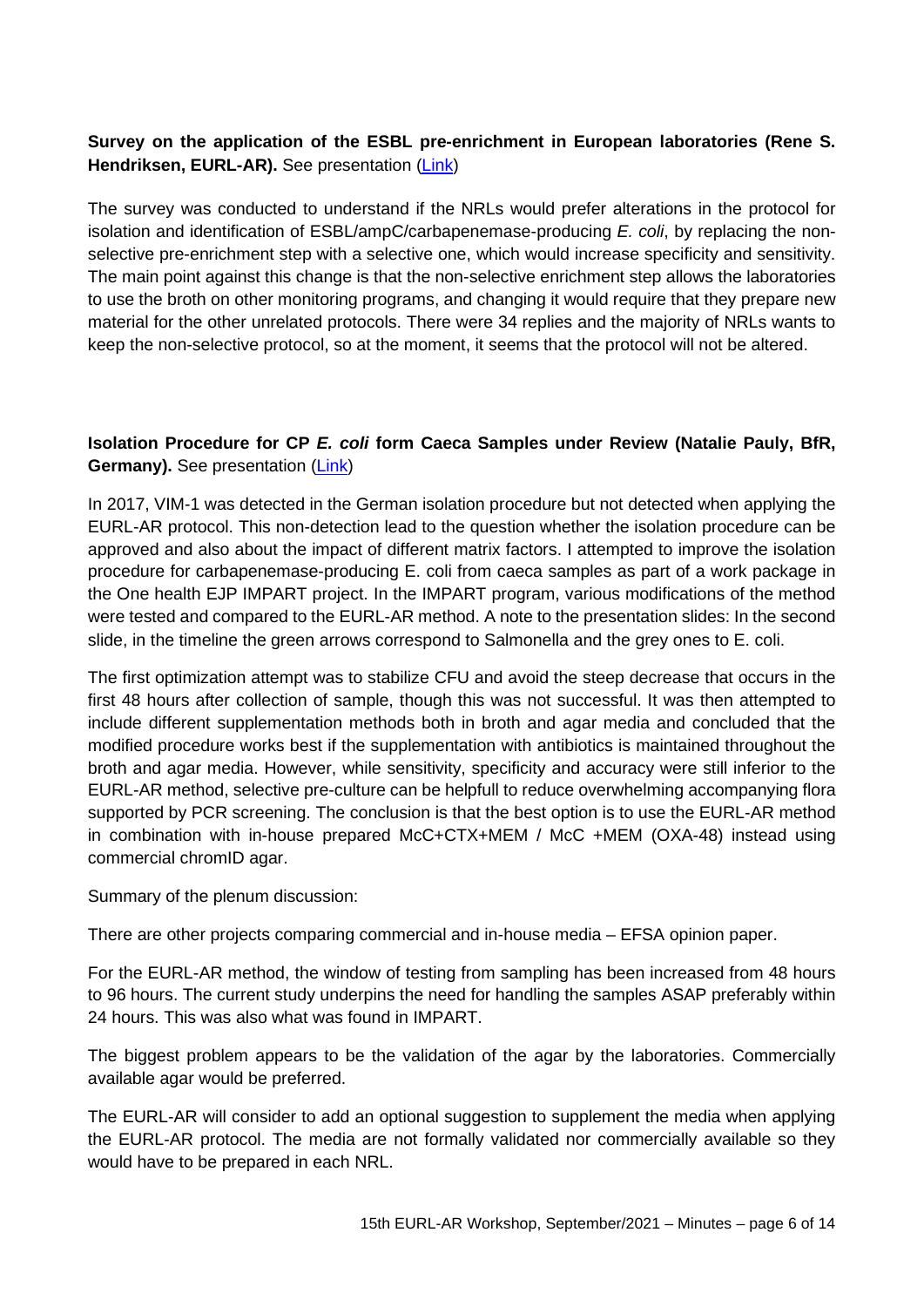Some of the questions in the chat were left to be addressed later due to lack of time (possibly via a virtual meeting).

## **EFSA WGS platform for supporting AMR data collection (Mirko Rossi, EFSA)**

EFSA had a discussion regarding service for supporting AMR data collection. A survey was forwarded to the MS and 13 countries responded. Eighty-five % would use a service from EFSA for extracting AMR genes. He explained that there was a survey to understand what the MS would expect to obtain from the platform. In this session, Mirko presented the slides showing the organization of the EFSA platform for AMR detection and also showed the schematic organization of the EFSA One Health WGS system and its integration with the ECDC system. He highlighted the differences between the AMR detection service and the EFSA One Health WGS system. The main goal of the joint EFSA and ECDC One Health platform is to allow data sharing for cluster detection in the context of foodborne events. While the goal of the AMR service is to provide an engine for extracting AMR genes in a format compatible with the data submission tool of EFSA.

The access of both EFSA systems will be controlled and both platforms are secure systems. Both use Nextflow as workflow manager and perform several tasks such as QC, assembly, detection of AMR genes and typing. He showed a mock example page of what it will look like and pointed out some characteristics of the system including the minimum required metadata for using the system, and that there will be limited periods of data storage.

#### Summary of the plenum discussion:

The system will not allow for users to submit data to EFSA, it is simply a calculation system. This system is applied if the NRL prefers to use the EFSA secure environment. There will be a test phase from 15 October 2020. The system is using ResFinder 4.1 and performs assembly and calculates QC.

The access permissions and systems are still being discussed and developed. It will be very controlled.

The AMR hits to be included in the output, are not restricted to 100% ID/COV. Details are going to be discussed later on, possibly in a webinar in the first months of 2022.

The collaboration between EFSA and ECDC "ends" at data sharing between platforms only for outbreak investigation. ECDC will probably have their own analysis pipelines.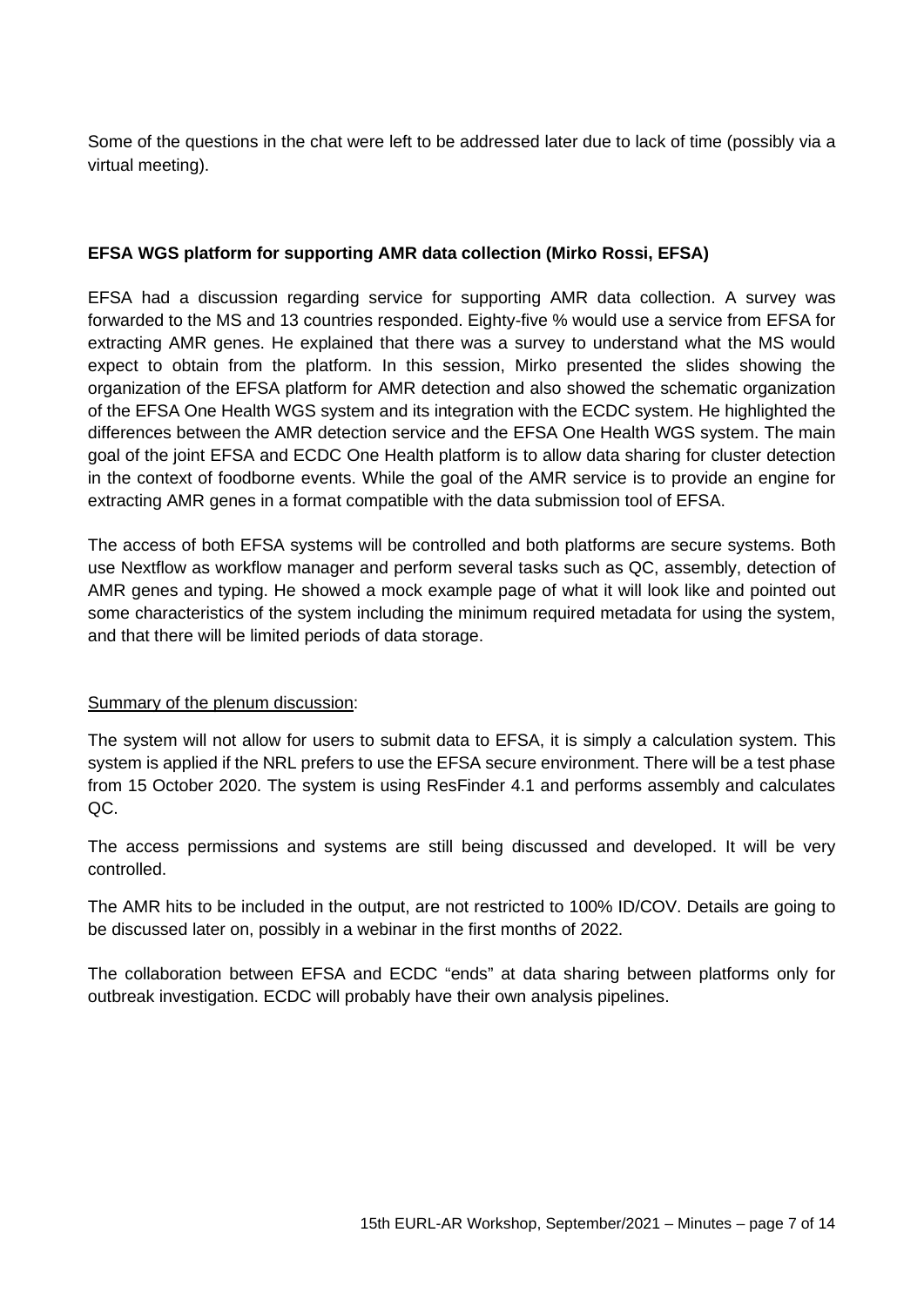### **Welcome back and introduction to the day's agenda (Rene Hendriksen, EURL-AR)**

## **Overall outcomes of the EURL-AR EQAS 2020 for** *E. coli***,** *Salmonella* **and** *Campylobacter* **(Susanne Karlsmose Pedersen, EURL-AR)** See Presentation [\(Link\)](https://www.eurl-ar.eu/CustomerData/Files/Folders/36-workshop-2021-september-virtual-meeting/606_10-overall-outcomes-of-the-eurl-ar-ast-eqas-2020.pdf).

AST of EC, SALM and CAMP and the outcome of the tests were presented. Main topics; The MIC interpretation according to EUCAST ECOFFs, ESBL categorization and species identification. A deviation was defined as an obtained result (MIC value) that differed from the expected result. To clarify what is a deviation, various examples were shown. Drug/bug combinations with deviations at a level of >25% were omitted from the analyses. Strain EC-15.7 caused some problems since the Sensititre<sup>TM</sup> plate MIC result for a NRL indicated SMX resistance whereas the expected result was SMX sensitive. EURL-AR retested the strain and confirmed a SMX sensitive phenotype. It should be mentioned that the NRL had used 20 µl inoculum whereas EURL-AR used 10 µl inoculum. In addition, strain EC-15.7 from the NRL was subjected to WGS and it revealed that the *Sul2* gene (mediates SMX resistance) had a single bp mutation at position 1. In general, data showed that the NRLs used different inoculum volumes which could have influenced the results. The result for EC-15.7/SMX was excluded from the analysis in the report.

At the laboratory level, the acceptable deviation limit has been set at 5% and for all NRLs deviation levels below this limit was observed for EC. Also for SALM strains, mainly deviations levels <5% were observed however, NRL #19 had a remarkably high deviation rate. The deviation levels for CAMP strains were very low despite two NRLs that were outliers with high deviation levels, probably due to switch of strains. ESBL phenotype interpretation: For EC some deviations and some phenotype results were correct but misinterpreted by the NRLs. For SALM, strain S-15.5 had high deviation level. Altogether, The NRLs performed very well regarding MIC testing and only minor issues were observed regarding ESBL categorization.

#### Challenges observed included:

A participant mentioned that strain EC-15.7 (that had caused problems regarding SMX resistance) also differed regarding MERO MIC results, when comparing result from EURL-AR and the NRL. EURL-AR has no official explanation but it was mentioned that the difference in the inoculum volume could have influenced the results. At the EURL-AR, variating MIC values have been observed when variating inoculum volumes were used, which indicates that the MIC value to some degree depend on the inoculum volume. Another participant mentioned that they also sequenced their EC-15.7 isolate and detected the *sul2* gene with a single bp mutation at position 1. Using an inoculum volume of 10uL, this NRL had observed variating MIC values for SMX  $(2x > 1024$  and  $1x = 32)$ . It was also mentioned that strain EC-15.1 had the  $b/a<sub>CTX-M-14</sub>$  gene which is characteristic for the ESBLphenotype but the actual phenotype was found to be a carbapenemase-producer. No genetic background for the carbapenemase has been detected.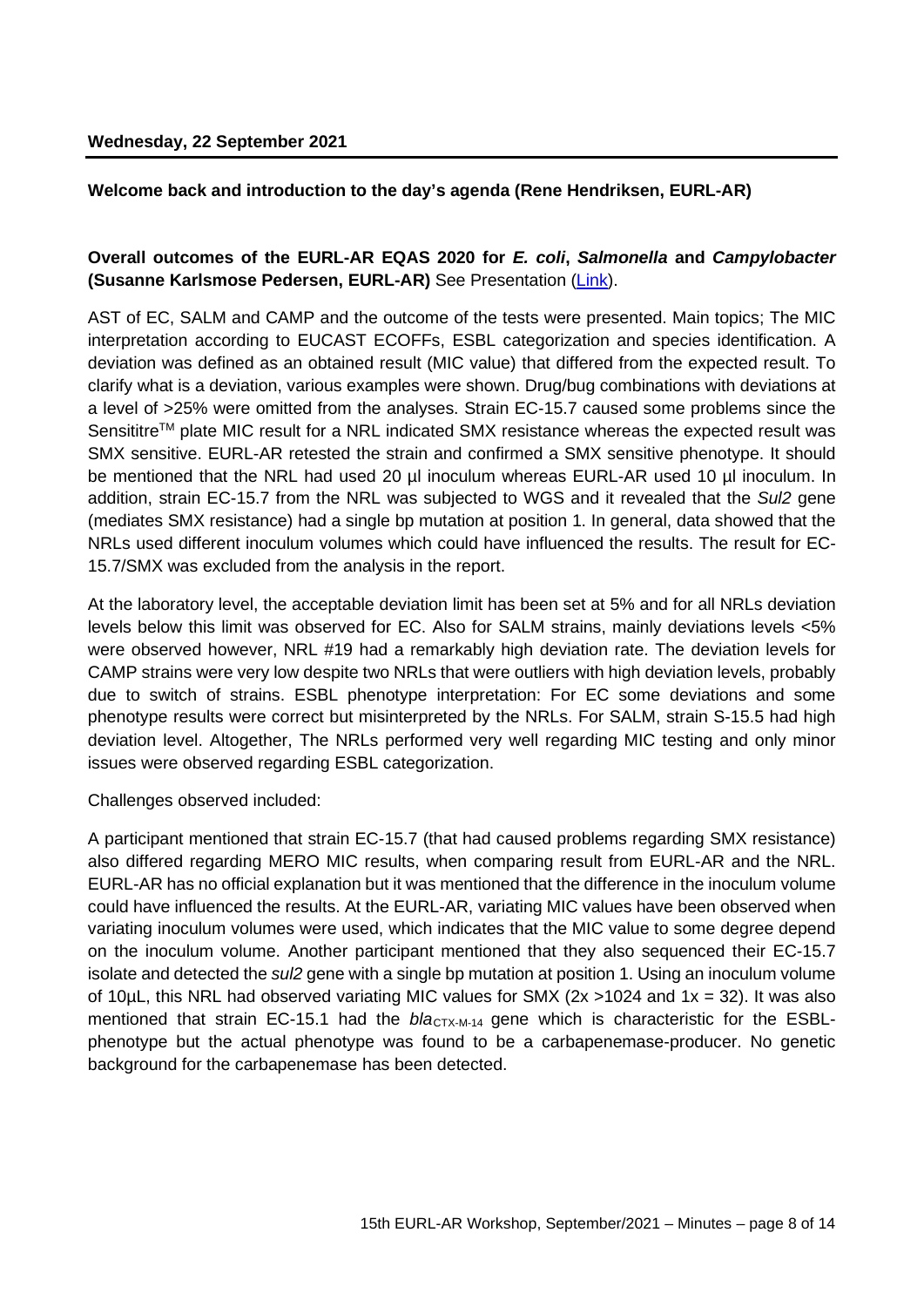# **Overall outcomes of the EURL-AR EQAS 2020 for selective isolation of** *E. coli* **with presumptive ESBL, AmpC phenotypes or carbapenemases from meat or caecal samples (Jette Sejer Kjeldgaard, EURL-AR)** See Presentation [\(Link\)](https://www.eurl-ar.eu/CustomerData/Files/Folders/36-workshop-2021-september-virtual-meeting/607_11-matrix-eqas-2020-jetk-forws.pdf).

This year's matrix included five chicken meat *E. coli* samples and three chicken caecal *E. coli* samples and was forwarded to the NRLs in Nov. 2020. It should be mentioned that DTU Food has observed that isolates from caecal samples survive better than those from other matrices. In total, 37 participants were registered and 3/33 of the participants did not isolate ESBL+ ampC phenotype from the M-6.8 caecal sample and 26/31 of the participants obtained MIC deviations regarding carbapenemase resistance for M-6.6, and this strain was omitted from evaluation. Some ESBL isolates did not present the expected phenotype, leading to a prevalence of misinterpretations: M-6.2: 55%, M-6.7: 45%, M-6.8: 50%. The acceptance criteria were changed so a dataset with a reliable sample size could be used. Overall, the result for the phenotype and the AST interpretations were good but some severe challenges were observed related to maintaining clear phenotype. Lastly, it was mentioned that the interpretive criteria are in the EQAS protocol which can be downloaded from the EURL website and that the NRLs are strongly encouraged use these.

Challenges observed included:

It was mentioned that the EURL-AR would investigate further the carbapenemase-phenotype.

It was asked by Cristina Garcia Graells if EURL-AR tests whether there are no ESBL phenotypes before spiking the samples and sending them to the NRLs and the answers was, yes the samples were tested. It was asked by Cécile Boland; what is the current recommendation for the level of inoculum volume? The EURL-AR has no official recommendation regarding the level of inoculum vol. but the latest documents from Thermo Fisher says that 10µl should be used for Gram-negatives and 30µl for Gram-positives. A NRL member also mentioned that we should harmonize the inoculum volumes and the EURL-AR replied; we will return to the network when a final decision is made.

## Plenum follow-up related to EURL-AR EQAS

Approval of the three EURL-AR EQAS reports pending.

- EURL-AR EQAS E. coli/*Salmonella*/*Campylobacter* 2020 report
	- o Approval: The EURL-AR network were invited to bring up comments orally at the workshop or in the chat regarding the EQAS 2020 report. As no comments indicated otherwise, the report was approved and will be finalized and released by the EURL-AR.
- EURL-AR EQAS Matrix 2020 report
	- o Review and approval of the report is pending. Further information will be circulated by email.
- EURL-AR EQAS Matrix 2019 report
	- o The preliminary results were presented at the EURL-AR workshop 2020. The report is pending to be circulated for review to the network. Further information will be circulated by email.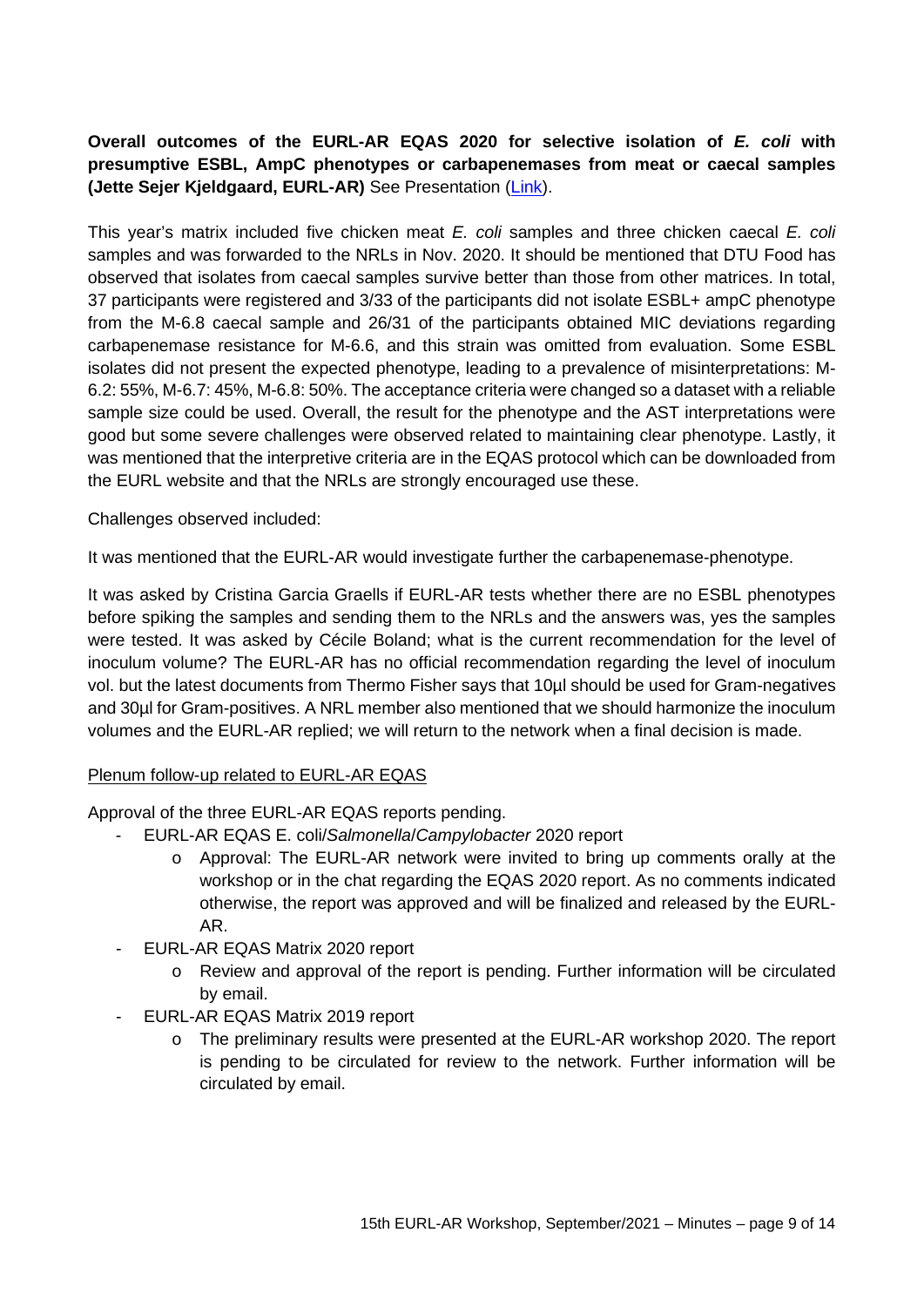# **Presentation and discussion of results and outcomes of the DTU Genomic PT 2020 - analysis of submitted sequences (Thea Kristensen, EURL-AR).** See Presentation [\(Link\)](https://www.eurl-ar.eu/CustomerData/Files/Folders/36-workshop-2021-september-virtual-meeting/611_12-gpt-2020-thekr.pdf)

Rene explained that regarding the 2020 DTU Genomic PT results the EURL is a bit behind with the analyses and therefore, cannot results show any results at the current meeting.

In the Genomic PT 2020, 21 NRLs participated. This PT facilitated that the countries have a sufficient NGS flow in their laboratories. Two types of tests were included:

- A. Bacterial cultures (participants carry out purification of DNA and WGS).
- B. Purified DNA (the participants carry out WGS).

Sequence files (FASTQ) are uploaded to an ftp server and EURL-AR carries out trimming, assembly, QC and subsequently, a report is forwarded to the individual participants (this has been done for Genomic PT 2020).

The QC parameters were visualized in box plots and a scientific article including the procedures and results will be published.

Scoring the results showed that two laboratories were underperforming, and that generally there were difficulties or lack of results for *Campylobacter* samples. The results will be published in 2022.

#### Summary of the plenum discussion

Initially, it was mentioned that the GPT numbers in the slides were blinded. It was asked whether the EURL-AR in the future will consider including ENT/STAPH. The EURL-AR replied that it might be included in future PT's, but not for Genomic PT 2021, as this will include the same bacterial species as in 2020.

The observed indication of decreased performance for CAMP could be poor DNA quality or could be due to the fact that the isolates initially forwarded to the NRLs might have been contaminated.

It was asked if the evaluation report will include AMR genes. The EURL-AR responded that this will unfortunately be too demanding for the current report but a report later on could include evaluation of the AMR genes, since this is an important aspect regarding the ESBL WGS reporting for EU monitoring.

## **EFSA AMR ENV Scientific Opinion (Beatriz Guerra Roman, EFSA)** See Presentation [\(Link\)](https://www.eurl-ar.eu/CustomerData/Files/Folders/36-workshop-2021-september-virtual-meeting/621_13-amr-environm-final-eurl-ar-19-09-2021-online.pdf)

Rene mentioned that Beatriz G. (EFSA) suggested strengthening the One Health concept by starting environmental collaborations.

Beatriz presented the slides explaining the EFSA document "Scientific Opinion: Role played by the environment in the emergence and spread of antimicrobial resistance (AMR) through the food chain" [\(https://efsa.onlinelibrary.wiley.com/doi/epdf/10.2903/j.efsa.2021.6651\)](https://efsa.onlinelibrary.wiley.com/doi/epdf/10.2903/j.efsa.2021.6651).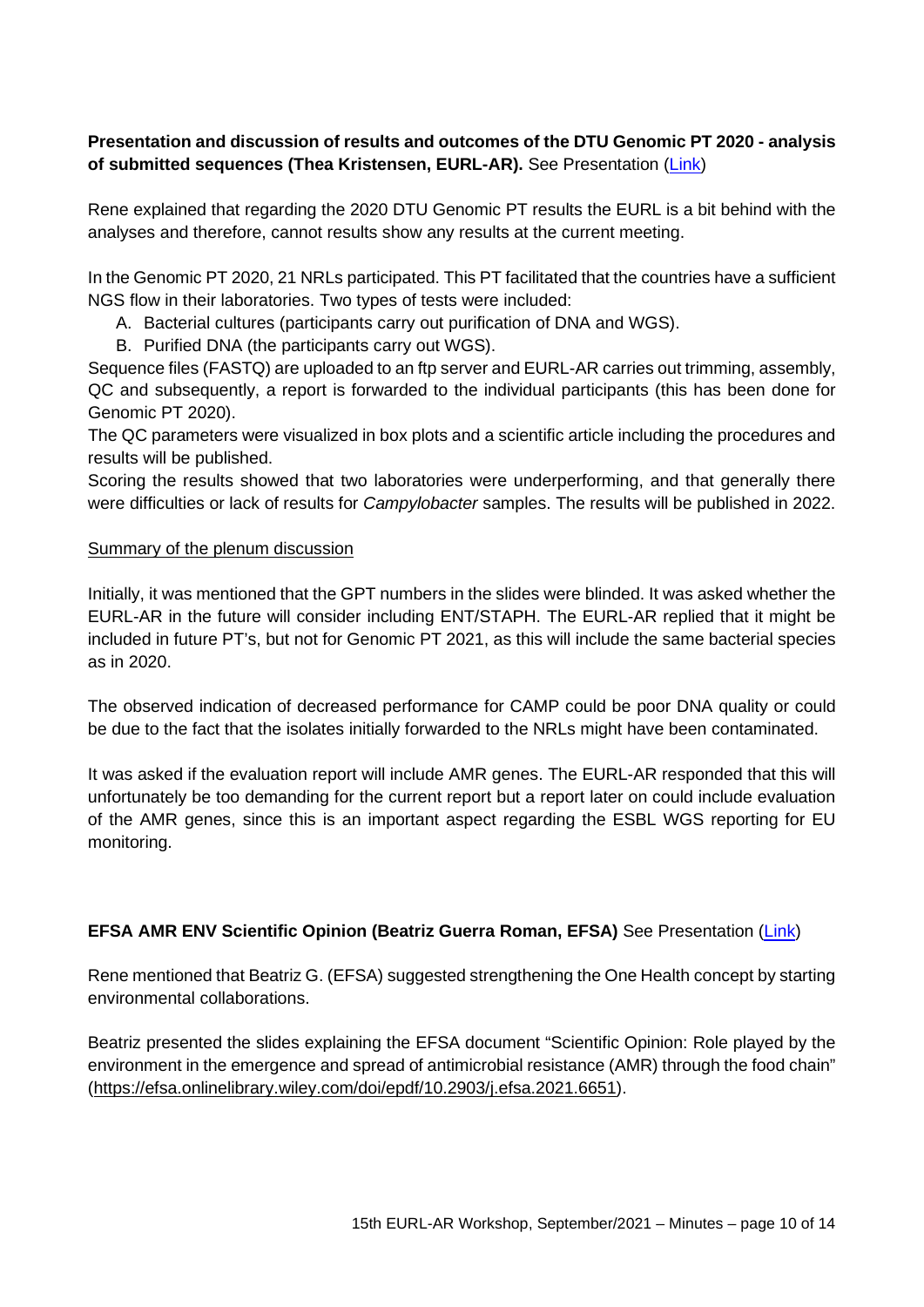## Summary of the plenary discussion:

Rene (EURL-AR) commented that AMR in the general environment can be interpreted as a pollution issue or as a public health issue, and that interventions can focus on limiting exposure or on improving treatment. Beatriz and Rene expanded on different work from other institutions or groups that focus on particular niches of the food production chain, such as crops production and aquaculture.

## **Applied ECOFFs for reporting of surveillance data to the EFSA database (Pierre-Alexandre Beloeil, EFSA)** See Presentation [\(Link\)](https://www.eurl-ar.eu/CustomerData/Files/Folders/36-workshop-2021-september-virtual-meeting/613_14-2-eurl-ar-workshop-applied-ecoffs-2.pdf)

Pierre-Alexandre explained that the 2013 Commission Implementing Decision has been replaced by the 2020 issue (2020/1729/EU), going into force from January 2021. The Decision states that EUCAST ECOFFs and clinical breakpoints should be used to improve harmonization. However, there are certain antimicrobial/bacteria combinations for which no breakpoints are available and as such are not listed in the legislation. In 2021, EUCAST issued several new ECOFFs, which can be used for interpretation of results for which no breakpoint is stated in the legislation. There are also changes to breakpoints that already existed. Tables listing these alterations on a species/antimicrobial basis, also comparing both Commission Decisions (2013 and 2020), were presented.

These and other recent changes need to be taken into consideration and can be divided into:

- Values that have been used in the 2013 Decision and have changed in 2020
- Values previously recommended by EFSA and EURL-AR
- Changes made by EUCAST post-publishing of the 2020 Decision

Pierre-Alexandre provided some possible approaches such as clearly describing which breakpoints are used, if they correspond to new values compared with previous years, and what impact the previous/new breakpoints would have in the prevalence of AMR. There must also be coordination with ECDC to ensure comparability with human data.

#### Summary of the plenary discussion:

The Commission Implementing Decision 2020 is binding and the interpretative criteria listed in it should be followed when reporting to EFSA. For the daily testing in the laboratories, the most recent EUCAST values should be applied. These are updated continuously and probably needs frequent checks of the website to keep track of changes.

It was also discussed that historical ECOFFs were valuable at the time they were published and that we should keep historical data as they are. Rene agreed.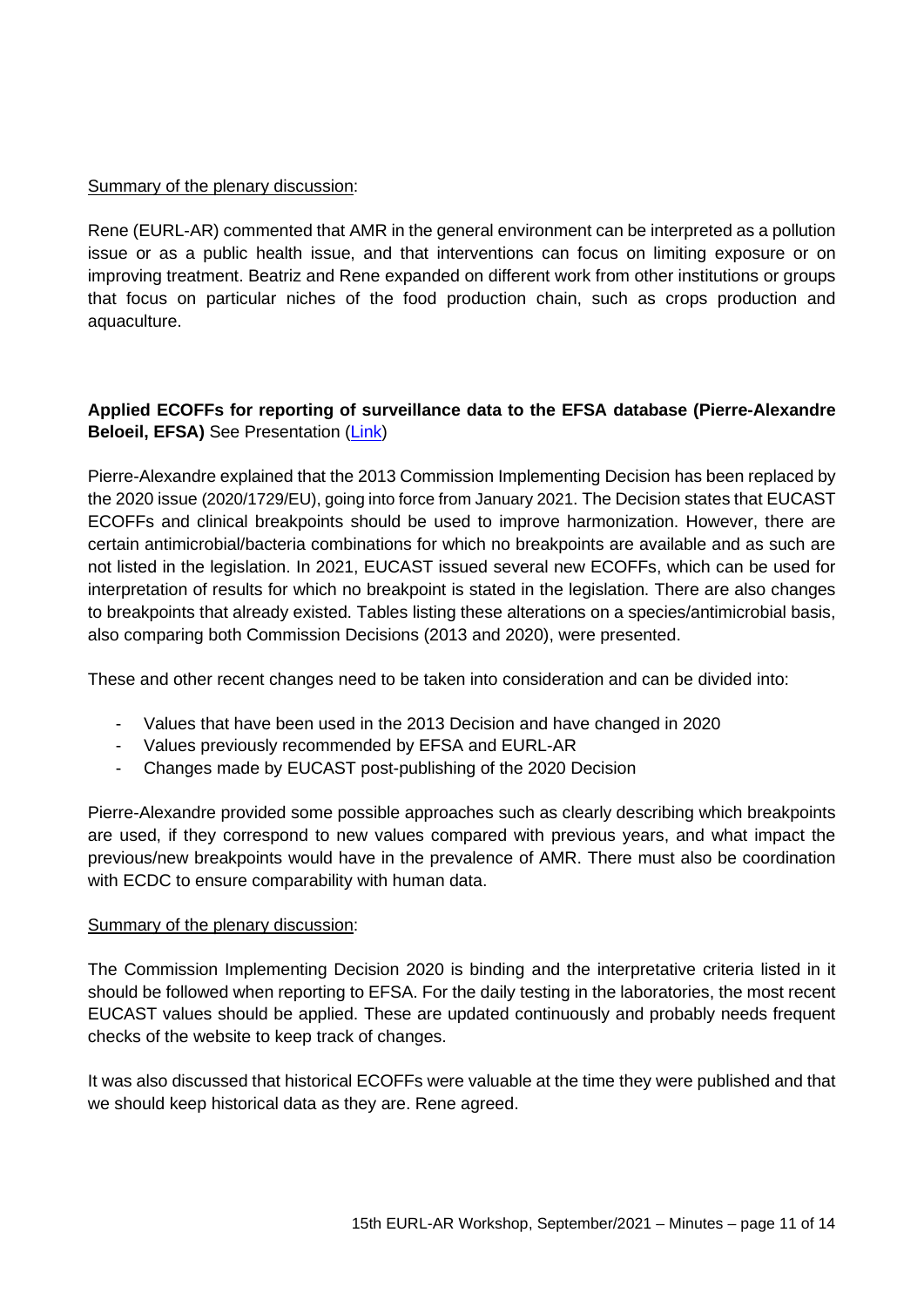# **Thermo ScientificTM SensititreTM EU Surveillance plates – Performance Information (Dale Clash, Thermo Scientific, UK)**

Due to illness, the agenda item was cancelled.

## **Discussion of ideas and suggestions for upcoming EURL-AR training sessions (Jette Sejer Kjeldgaard)** See Presentation [\(Link\)](https://www.eurl-ar.eu/CustomerData/Files/Folders/36-workshop-2021-september-virtual-meeting/614_16-eurl-ar-tc-survey.pdf).

An overview of activities in previous training courses was presented. A survey was distributed in August 2021 asking for suggestions and feedback and19 responses were received. Overall the participants were confident that there is less need for further training in phenotypic AST, and were mainly interested in receiving training in other topics like: macrolide genotypes, phylogenetic analysis and mobile genetic elements. Jette presented the interest from participants and the suggestions for the themes; i) laboratory related issues; ii) sequence analysis and genotypes; iii) WGS analysis topics. Examples of suggestions were; training on trailing endpoints in MIC reading, focus also on Nanopore sequencing, provide training on sequencing QC parameters, focus more on Gram-positive bacteria, provide theory on hybrid assemblies.

#### Summary of the plenary discussion:

Rene was commenting that although we do not usually focus on virulence factors, the point of including WGS is to reap the rewards of its added value. So it may be relevant to provide training on the topic, potentially by inviting experts to discuss the topic. Rene also said that past site visits have been focused on understanding workflows and identifying limitations in the NRLs, but we might be able to start providing consultations on specific issues at request from the NRLs.

It was asked if, as regards saving travel expenses and the climate impact, would it be an idea to only have physical meetings every second year and online-workshop/training the year in-between?

Response from the EURL-AR: To enhance the opportunity of networking, we currently prefer to meet once a year for training as well as for workshops.

#### **Projects funded by EU/ECDC**

**Provision of EU networking and support for public health reference laboratory functions for AMR in priority healthcare-associated infections (EURGen-RefLabCap) (Anders Rhod Larsen, SSI, Denmark)** See Presentation [\(Link\)](https://www.eurl-ar.eu/CustomerData/Files/Folders/36-workshop-2021-september-virtual-meeting/608_17-arl-eurgen-reflabcap-eu-nrl.pdf).

Rene introduced these presentations and explained that they are included because it is important that the MSs are also aware of what is happening in the public health sector.

It was explained that the project is organized by the European Commission and ECDC, as a continuation of the EURGen-Net network which focuses on genotypic data from carbapenem- and/or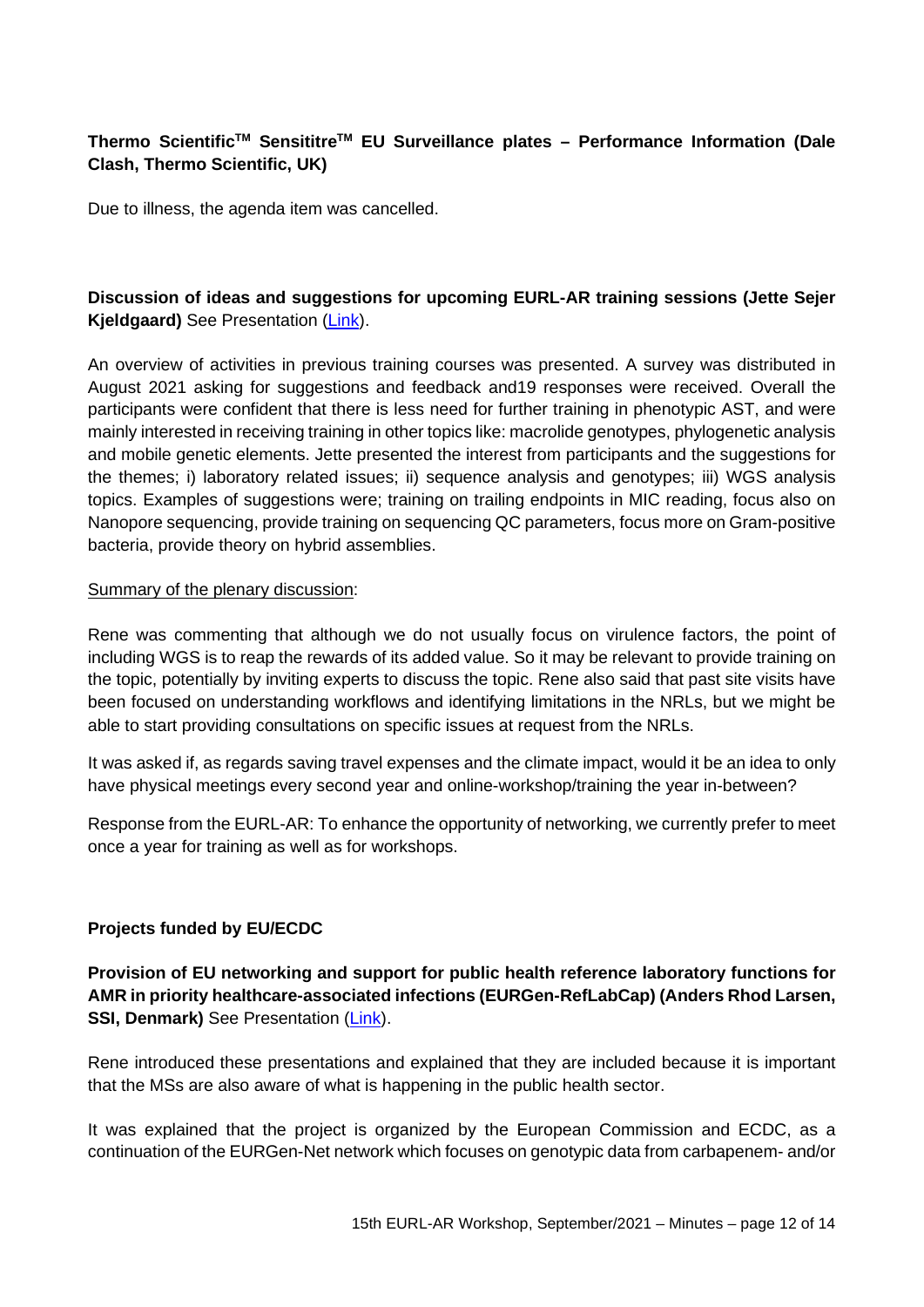colistin-resistant Enterobacterales. Anders explained that the goal of EURGen-RefLabCap is to support the NRLs of countries included in the EU Health Program in their efforts to implement and/or develop genomic-based surveillance of CCRE and 2 other additional pathogens (to be determined). Anders provided an overview of the individual tasks that are needed to fulfill that goal, including establishing a reference laboratory network, review the existing capacity of NRLs and create plans for technical support based on the identified gaps and needs. He showed the link and front-page of the website [\(https://www.eurgen-reflabcap.eu/\)](https://www.eurgen-reflabcap.eu/) and mentioned that the first network meeting will take place in December 2021.

#### Summary of the plenary discussion:

The questions and comments were postponed until after Eva's presentation.

# **Provision of EU networking and support for public health reference laboratory functions for AMR in** *Salmonella* **species and** *Campylobacter* **species in human samples (FWD AMR-RefLabCap) (Eva Møller Nielsen, SSI, Denmark)** See Presentation [\(Link\)](https://www.eurl-ar.eu/CustomerData/Files/Folders/36-workshop-2021-september-virtual-meeting/615_18-fwd-amr-reflabcap-at-the-eurl-ar-workshop-220921.pdf).

It was explained that the project is very similar to what Anders presented just before. It is also a 4 year project organized by the European Commission and ECDC but focusing on foodborne pathogens, specifically AMR on *Salmonella* and *Campylobacter*. The goals are also to improve capacity for surveillance, detection, and control of these bacteria, especially through the use of modern molecular methods such as WGS. The project includes steps equivalent to those in the EURGen-RefLabCap project, including establishing a laboratory network, developing a website with protocols and guidance documents, promoting networking between NRLs, identifying gaps in capacity and provide tailored support to priority countries. Eva showed the website [\(https://www.fwdamr-reflabcap.eu/\)](https://www.fwdamr-reflabcap.eu/).

#### Summary of the plenum discussion:

There is not necessarily an overlap between the networks, as different laboratories in the same country might be responsible for different tasks. However, if there is overlap between these new networks and other projects they are going to try to coordinate the meetings and workshops.

## **AOB and closing remarks (René Hendriksen, EURL-AR)**

There were no further comments or questions from the participants.

Rene explained that in the future we will elaborate further on the topics:

- We will set up *ad hoc* meetings NRLs that reported ETP resistant *Campylobacter* and amikacin-resistant *Enterobacterales* to discuss this further.
- We will update the EURL-AR WGS protocol based on points raised by Mirko in his presentation